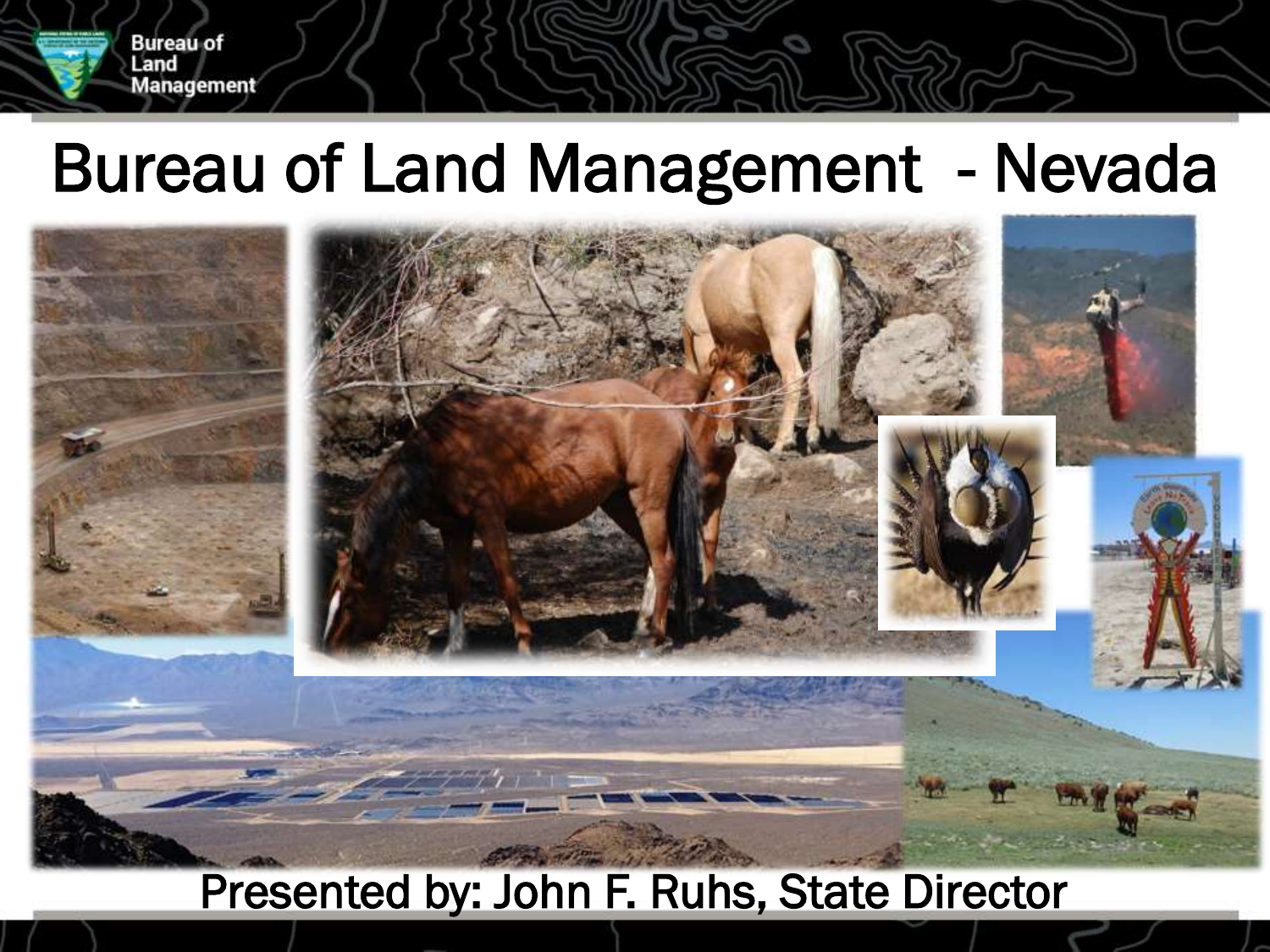

### Bureau of Land Management Mission

## *"is to manage the public lands to sustain the health, diversity, and productivity of the public lands for the use and enjoyment of present and future generations".*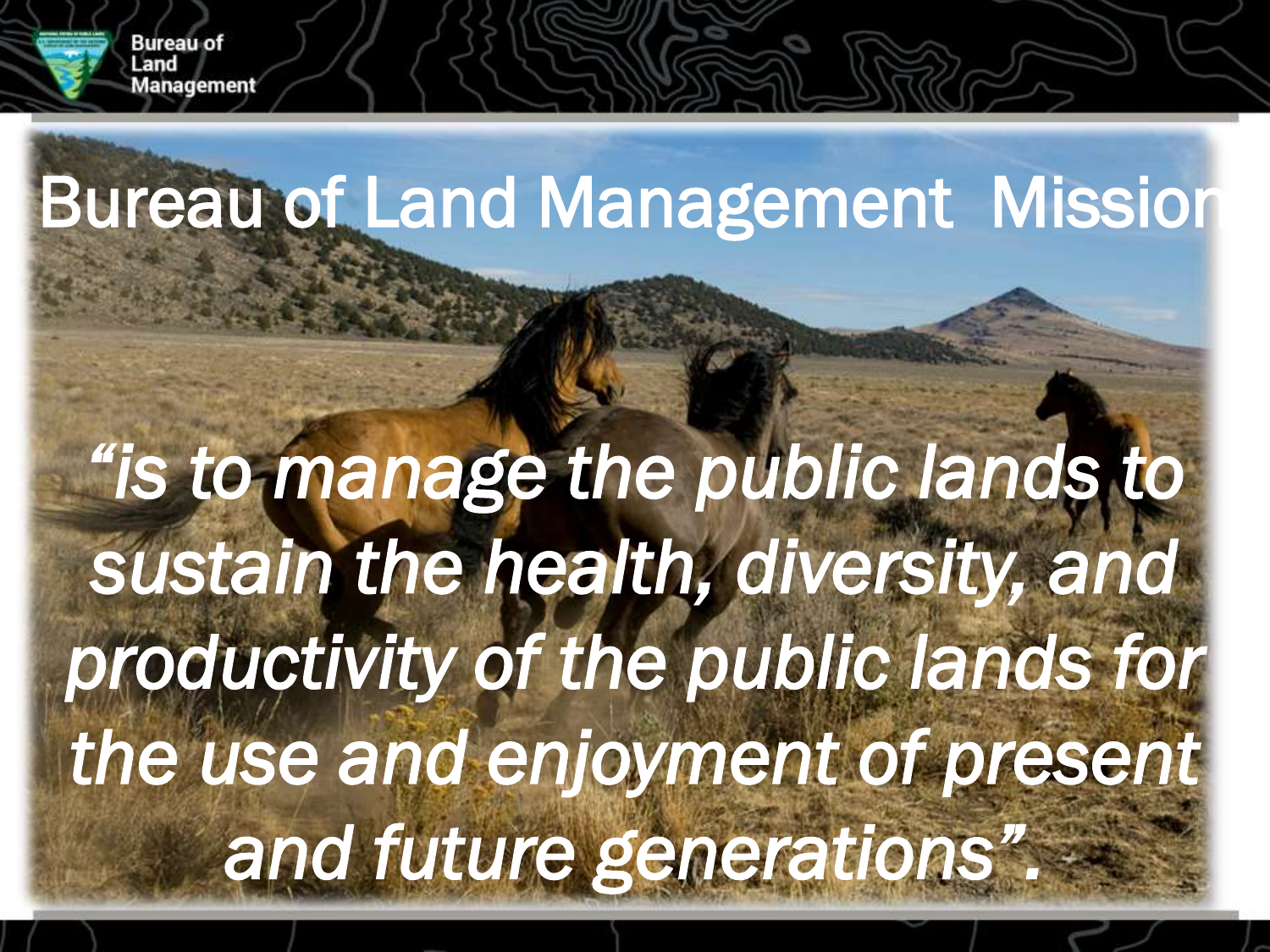

### Nevada is the largest "landlord"

- 63% of Land Area
- 48M Surface Acres
- 59M Subsurface Acres

### ….with three of the largest programs

- Wild Horses
- Mining
- **Grazing**

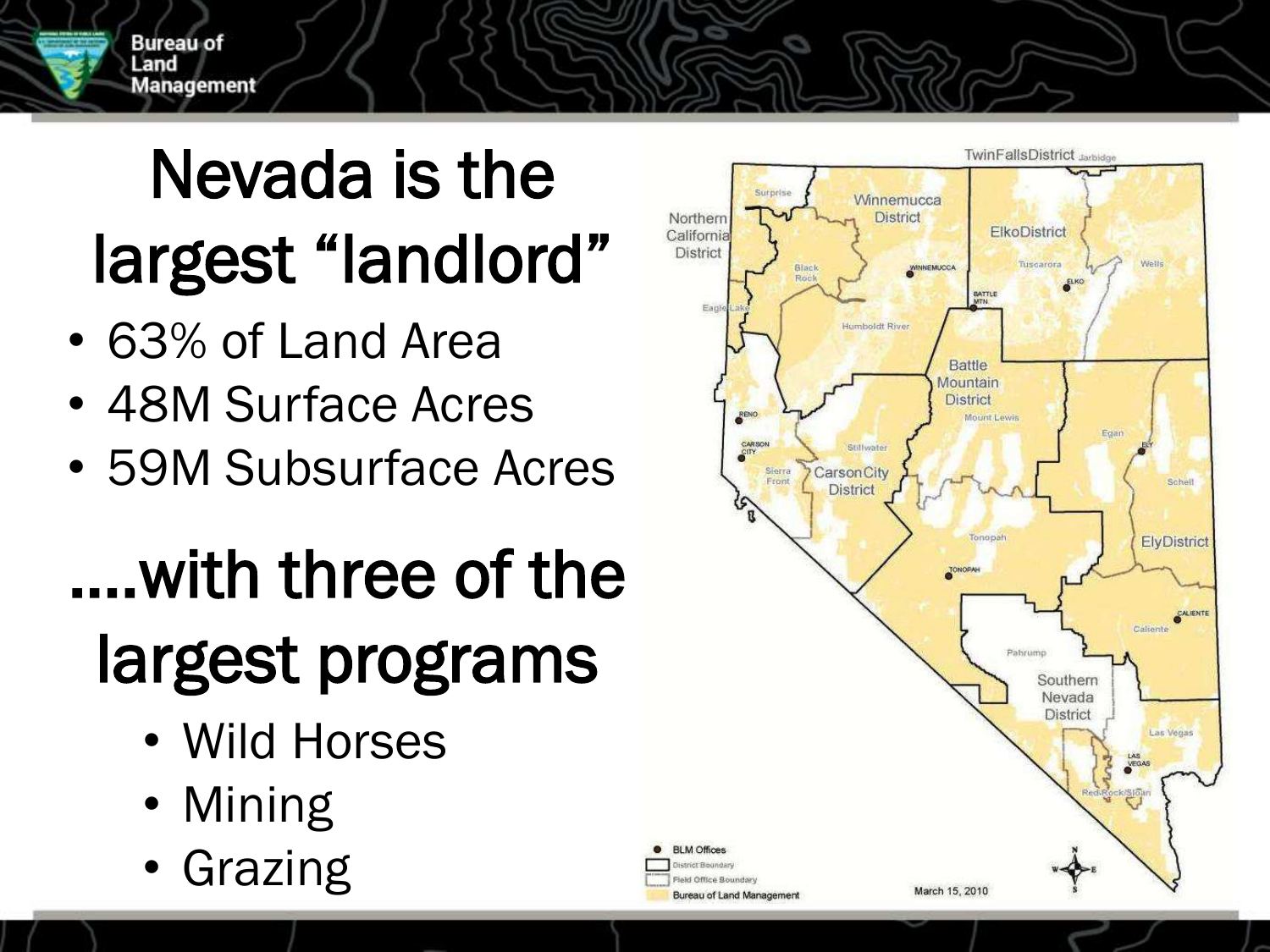

### The Laws that shape BLM's Management

1876 Mining Law 1934 Taylor Grazing Act • 1964 Wilderness Act • 1970 National Environmental Policy Act (NEPA) 1971 Wild Horse and Burro Act • 1973 Endangered Species Act (ESA) • 1976 Federal Land Policy and Mgt. Act (FLPMA) • 1978 Public Rangelands Improvement Act (PRIA)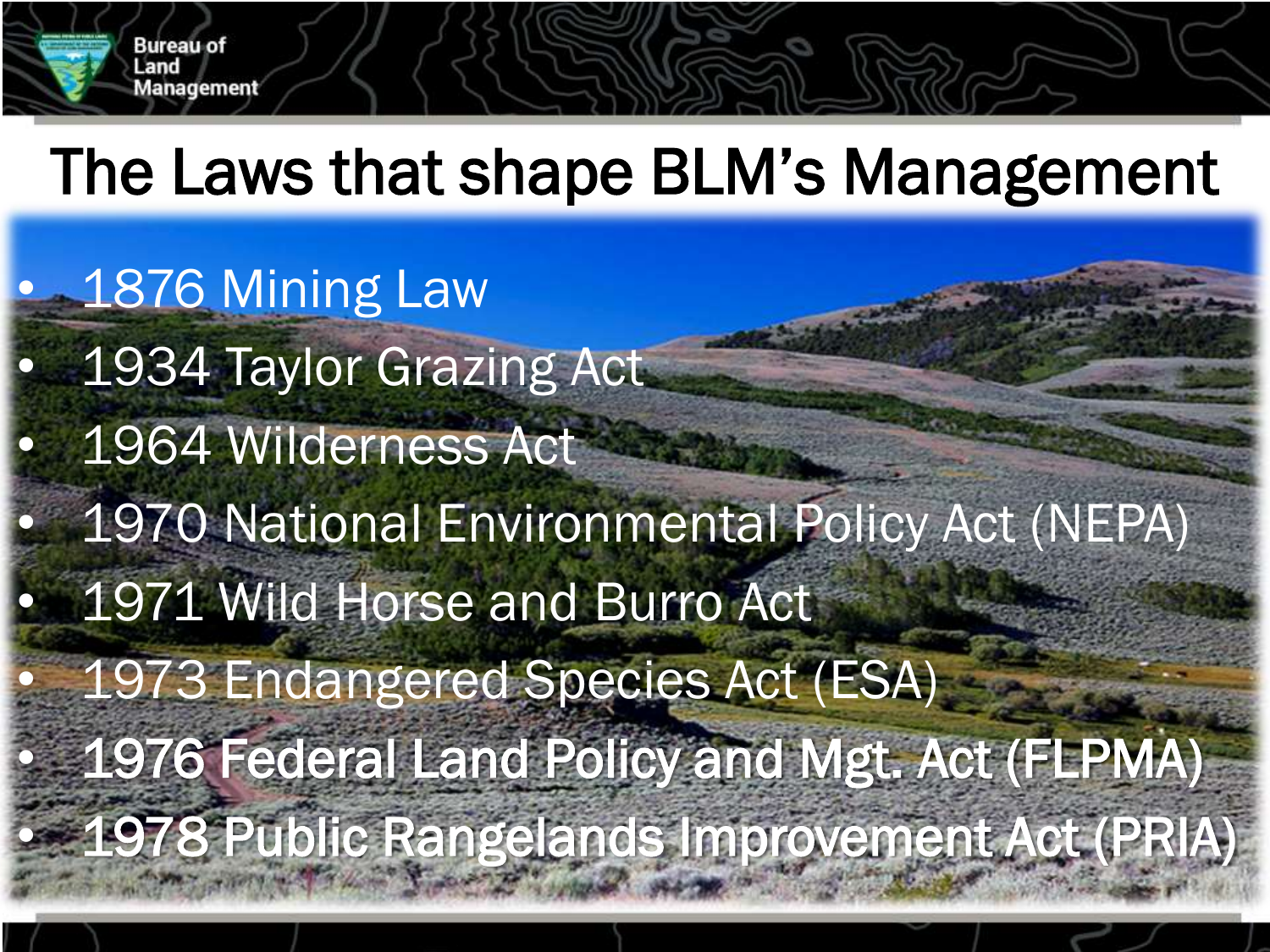

- Renewable Energy (Solar, Geothermal and Wind)
- Non-Renewable Energy (Oil and Gas)
- Mining

**Bureau of** Land

**Aanagement** 

**Grazing**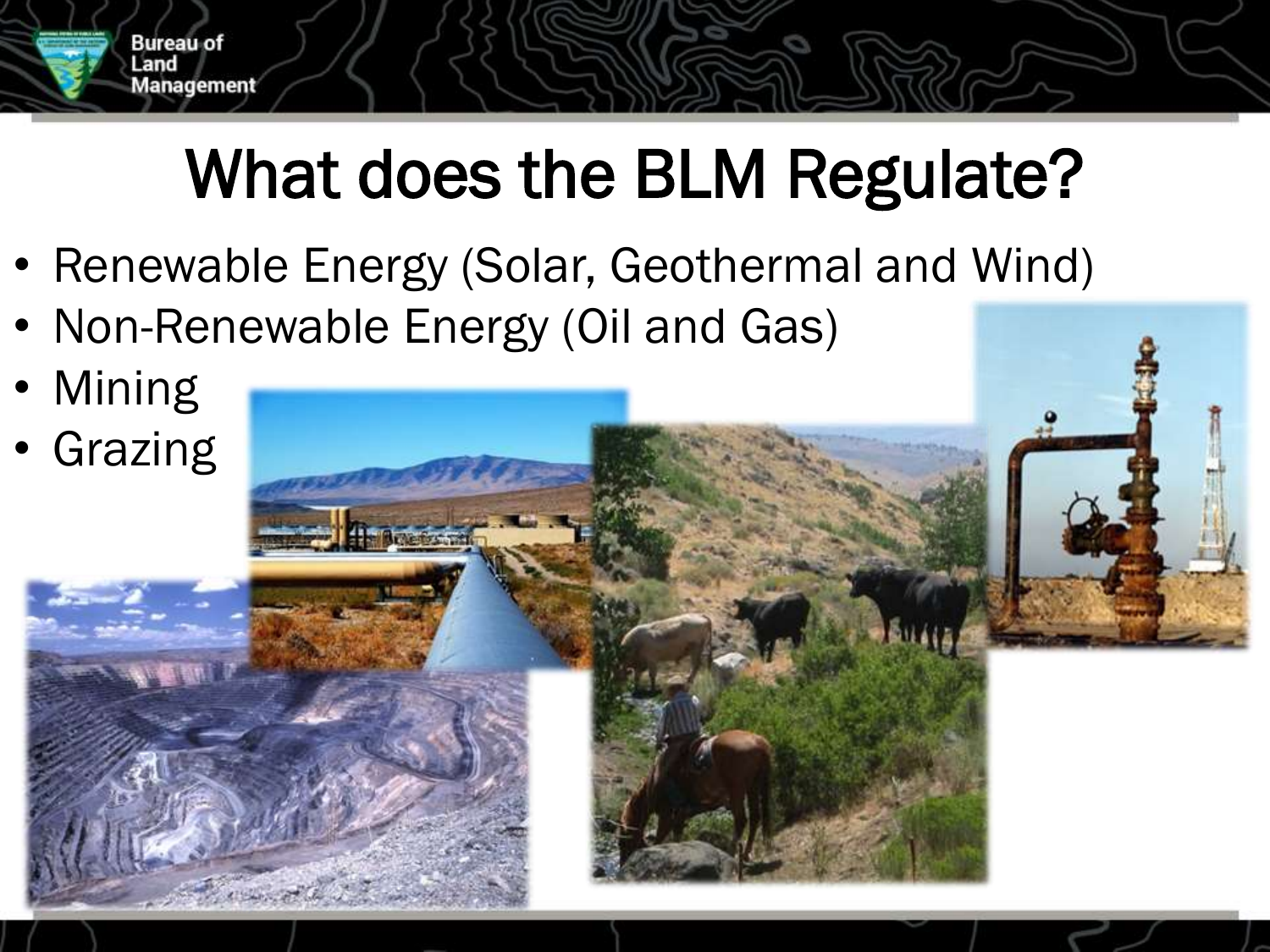

### What Services does the BLM Provide?

- Wild Horse and Burro Management
- Wildland Fire Management
- National Landscape Conservation System
- Areas of Special Designation
- Recreation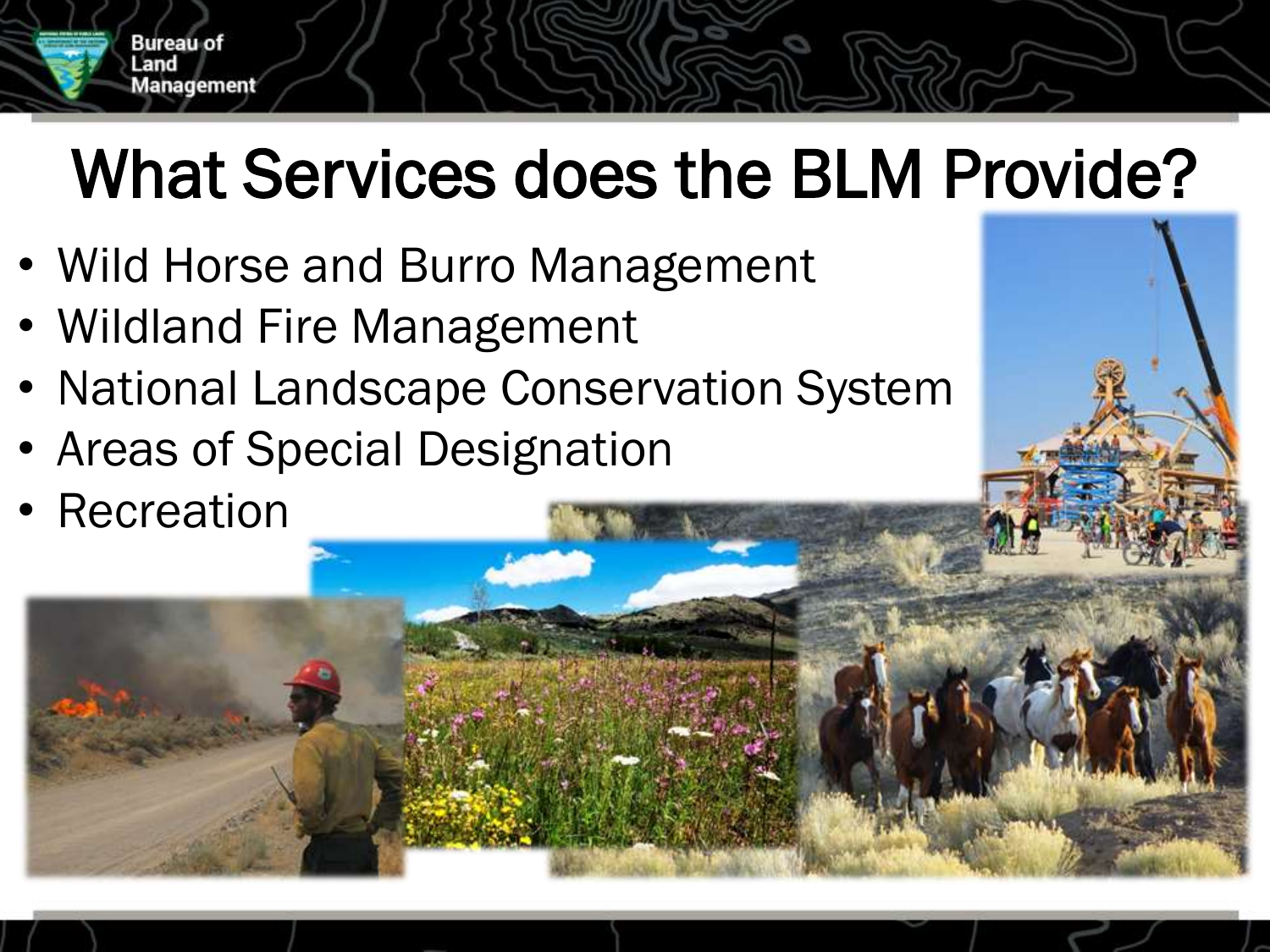

Bureau of<br>Land

**Management** 

# BLM Nevada Priorities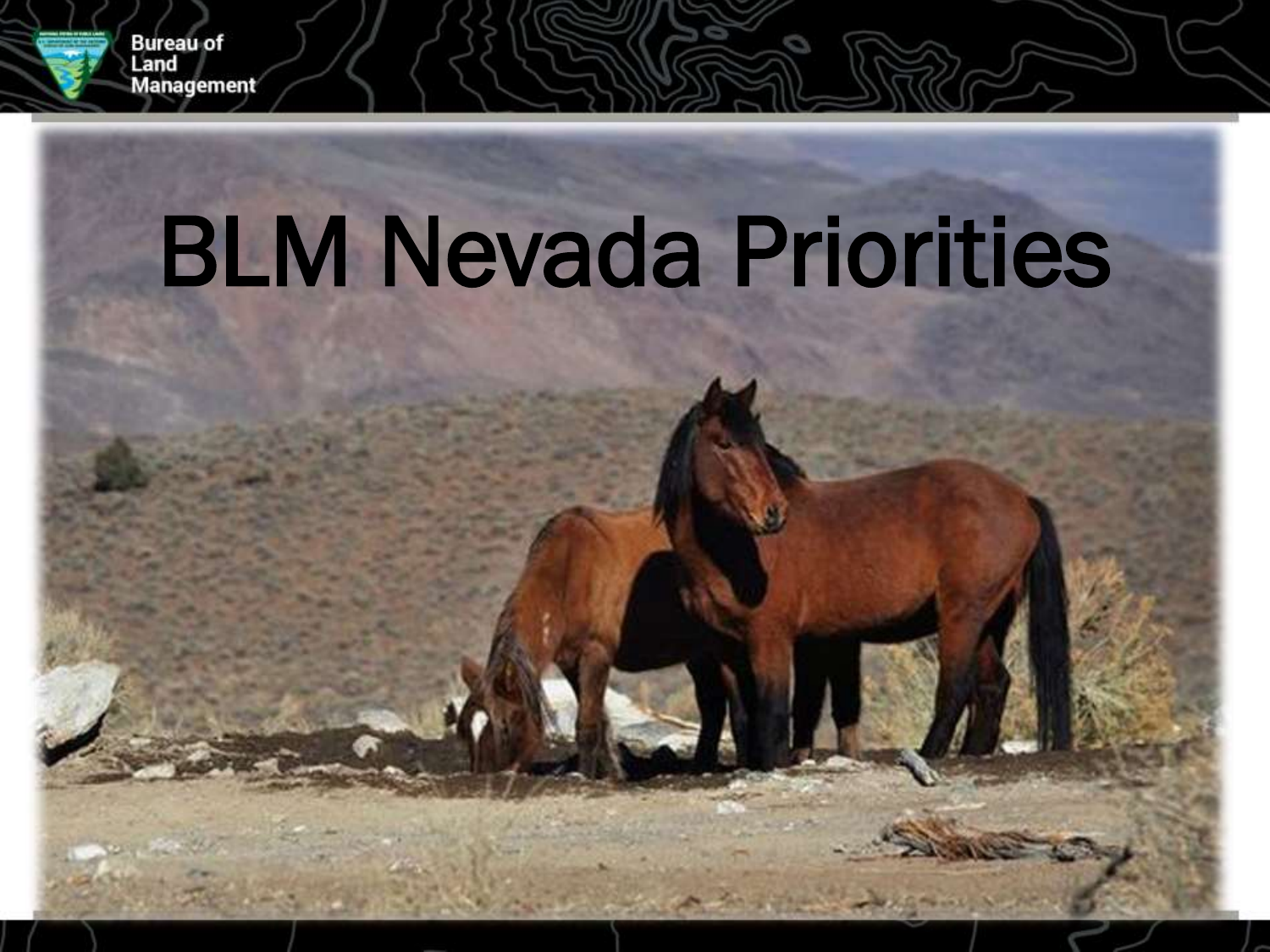

Resource Management Plans and the Status by District

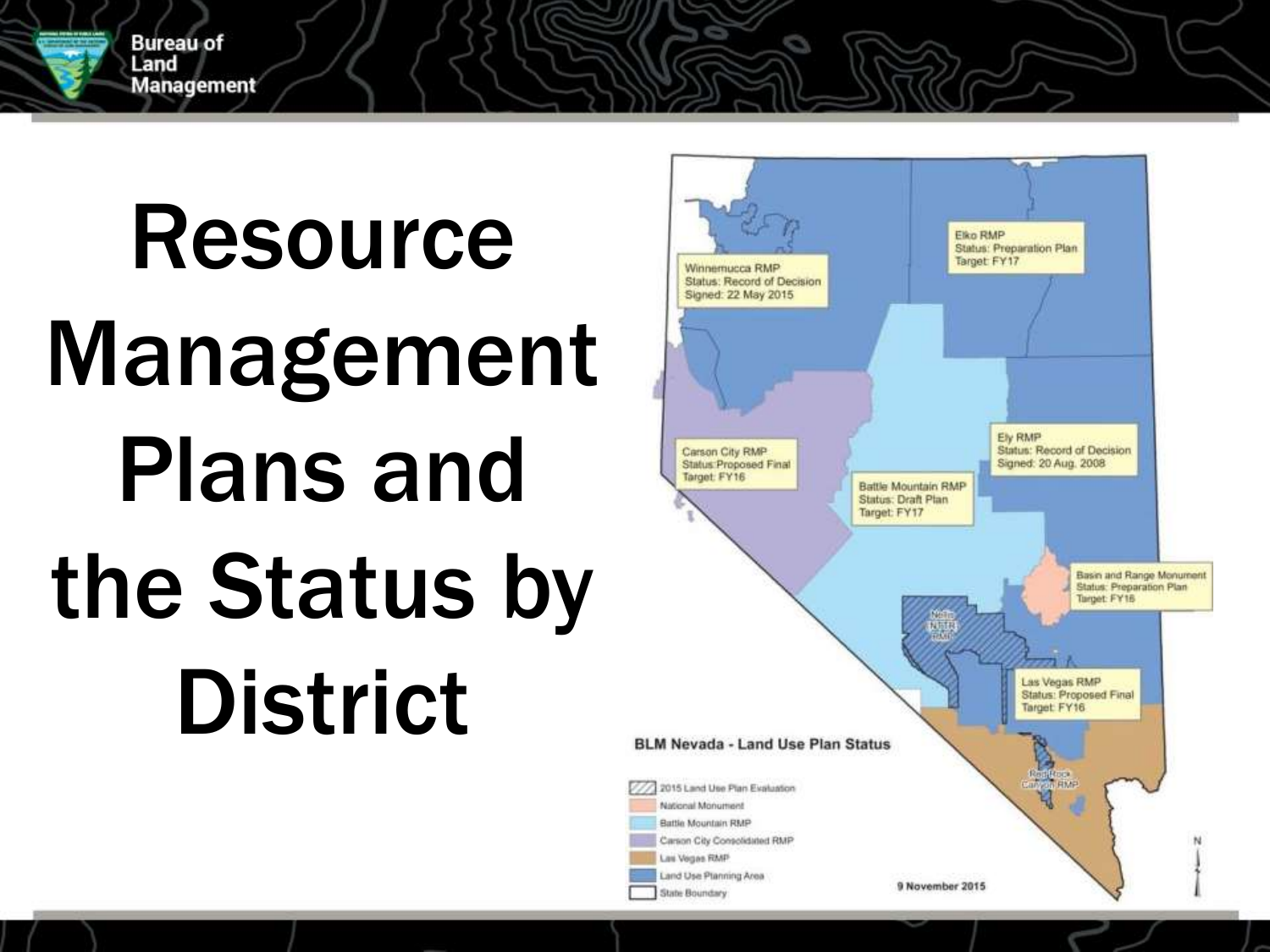

### Sage Grouse Plan Implementation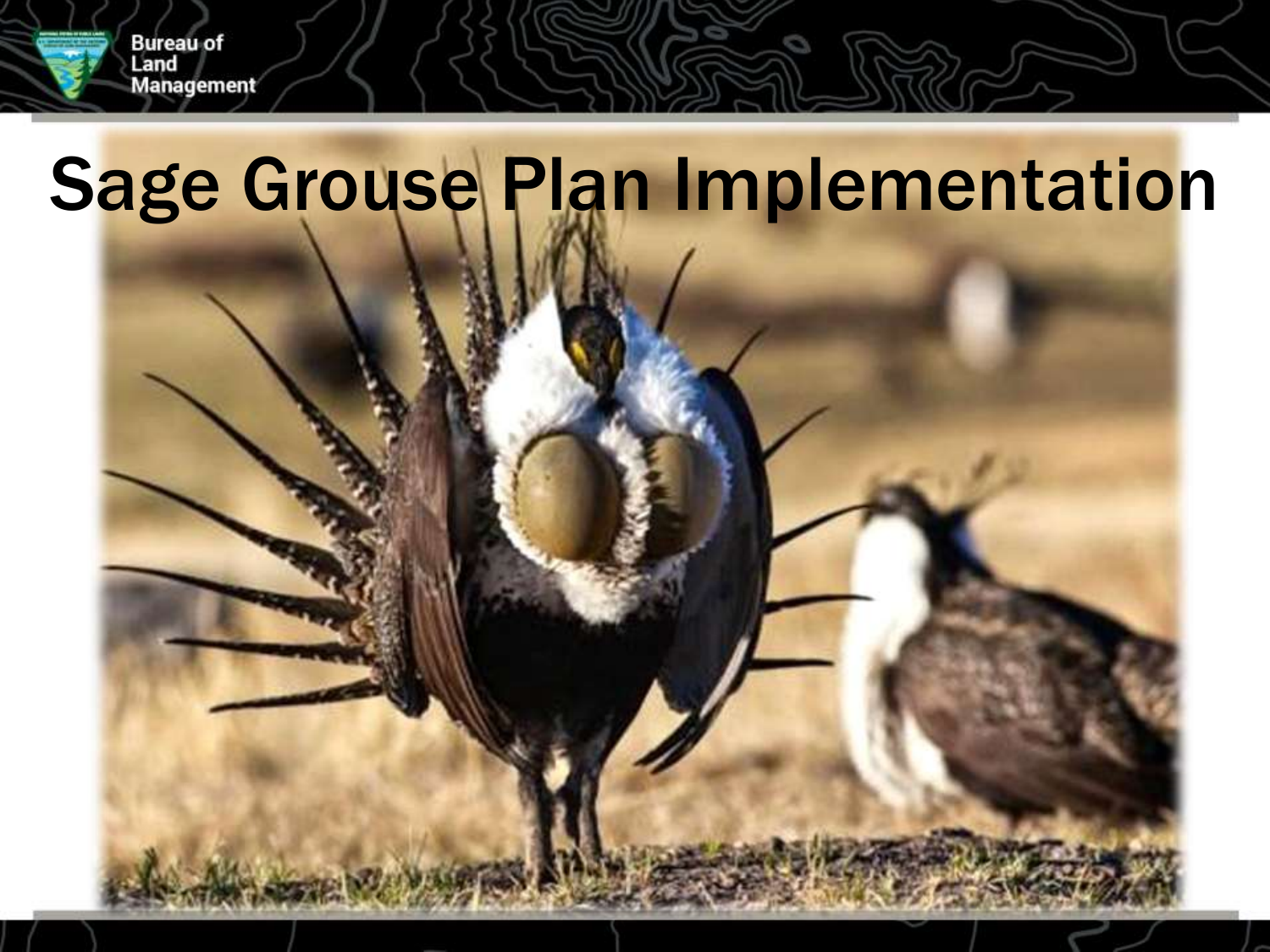

### Permit Renewals

- Grazing Permit Renewal Team (GPRT)
	- Interdisciplinary Team of 6 Technical Experts Hired in 2014-15
	- Team Assigned High Priority Term Grazing Permit Renewals Statewide
	- Jake Vialpando Team Lead and **Supervisor** 
		- (775) 861-6536 [jvialpando@blm.gov](mailto:jvialpando@blm.gov)
	- **Currently Working on the** Argenta/Battle Mountain Complex **Allotments**



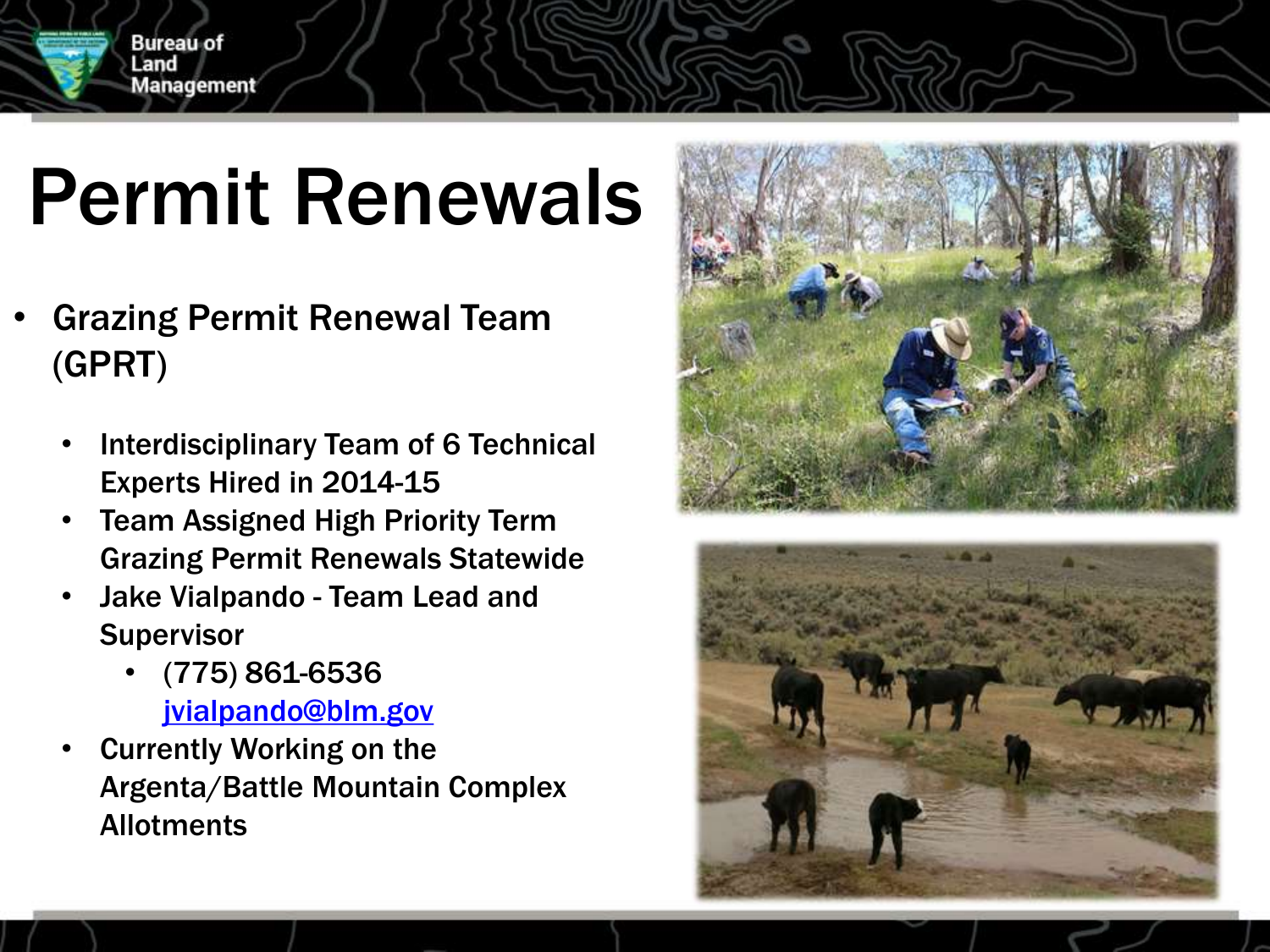

## • 83 Herd Management Areas • Appropriate Management Level is 12,811 • March 1 Population Estimate was 34,531 (today's estimate (x20%) = 41,437) BLM Nevada Wild Horse & Burro Program

• Lack of water and forage is already impacting many of BLM Nevada's HMAs.